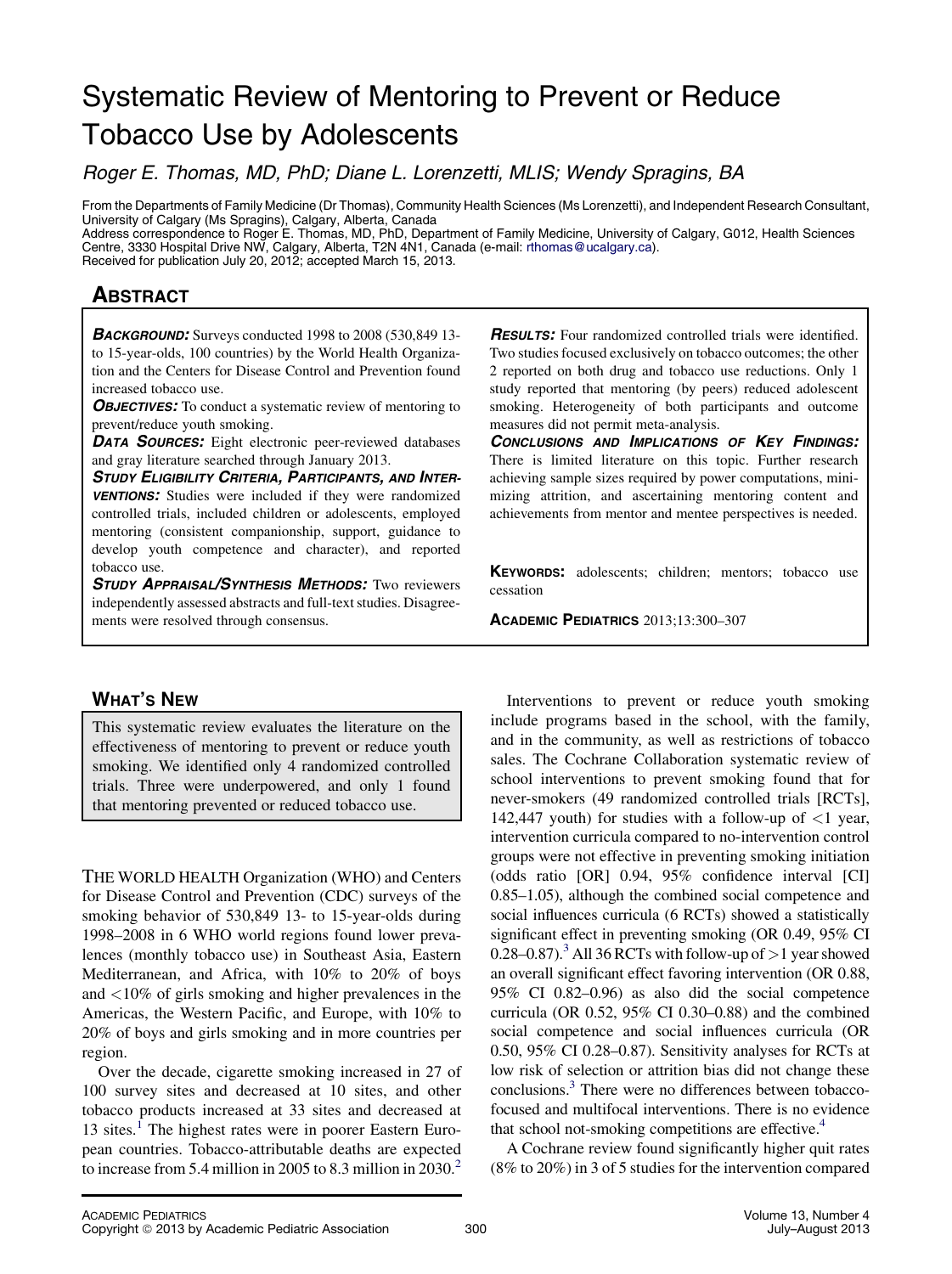The Cochrane Collaboration systematic review of family interventions found 22 RCTs (24 comparisons). Four of the 9 that compared a family intervention to control found significant positive effects, 1 of 5 which compared a family to a school intervention, none of the 7 which added a family to a school intervention, both of those which were used a family risk reduction intervention, and the one that compared a family to a home safety intervention found no effect.<sup>[6](#page-7-0)</sup> There is minimal evidence any community inter-ventions are effective.<sup>[4](#page-7-0)</sup> A Cochrane Collaboration systematic review of interventions with indigenous youth (defined as people who have inhabited a country for thousands of years) found 2 RCTs (1505 youth) but drew no conclu-sions.<sup>[7](#page-7-0)</sup> Of 9 RCTs to prevent shops selling tobacco to minors, 4 of the 6 that randomized shops and all 3 that randomized communities to the intervention found signif-icant decreases in sales to minors.<sup>[4](#page-7-0)</sup>

There are estimates of the cost-effectiveness of interventions in communities, schools, and mentoring to prevent youth smoking. The Communities That Care RCT assessed public health interventions in 24 communities in 7 US states to reduce the prevalence of adolescent behavior and health problems. For students followed from grades 5 through 8, net benefit was estimated at \$5250 per youth (\$812 from preventing smoking and \$4438 from preventing delinquency). $8$ 

The PASE smoking prevention program in 80 schools (6700 students) in Barcelona estimated for each student prevented from smoking the health care benefits were  $\epsilon$ 1997.57; indirect benefits (productivity losses) were  $\epsilon$ 21,260.80.<sup>[9](#page-7-0)</sup> Dijkstra et al<sup>[10](#page-7-0)</sup> in Holland compared a social influences intervention (peer-led discussions in 32 schools) with a control (20 schools). The incremental costeffectiveness of preventing smoking was estimated as €19,900 per quality-adjusted life-year  $(QALY)$ .<sup>[11](#page-7-0)</sup> In Project Toward No Tobacco Use in 48 Junior High schools in California (6716 7th graders), for 770 who received the combined 2-year social influences curriculum estimated savings preventing established smoking were \$13,316 per life-year and \$8482 per QALY.<sup>[12](#page-7-0)</sup>

The peer mentoring study of Campbell and colleagues[13,14](#page-7-0) cost £32 (95% CI 29.70–33.80) per student. The incremental cost per student not smoking after 2 years was £1500 (95% CI 699–9947).<sup>15</sup> Costs of implementing proven mentoring interventions would include only organization maintenance and mentors' expenses.

Youth who smoke incur a prolonged burden. For those in the United States during 1975–1979 who began smoking in adolescence, the median quitting age for male subjects was 33 years (after 16 years' smoking) and 37 years for female subjects (after 20 years' smoking).<sup>[16](#page-7-0)</sup> Sixty percent of US smokers aged 12 to 18 reported quitting attempts. The 1993 Teenage Attitudes and Practices Survey reported 18% of 10- to 18-year-old monthly smokers and 74% of daily smokers said that it would be "really hard to quit."<sup>[17](#page-7-0)</sup>

There is no systematic review of mentoring to prevent or reduce youth tobacco use. Our objective was to conduct a systematic review of mentoring to prevent or reduce youth tobacco use.

## METHODS

LITERATURE SEARCH Eight electronic peer reviewed databases (CINAHL, the Cochrane Library, Embase, Eric, Medline, PsycINFO, Social Sciences Abstracts, Sociological Abstracts), and [ClinicalTrials.gov](http://ClinicalTrials.gov) and the gray literature were searched through January 2013 ([Figs. 1 and 2\)](#page-2-0). Reference lists of included studies were scanned to identify additional studies. Two authors independently assessed abstracts and full texts for inclusion/exclusion criteria.

MENTOR, the National Mentoring Partnership organization, provides the simplest definition of youth mentoring: "A personal relationship in which a caring individual provides consistent companionship, support, and guidance aimed at developing the competence and character of a child or adolescent."<sup>[18](#page-7-0)</sup>

Mentoring may vary in the age difference from the mentor, mentor roles, and intensity of emotional relationship, as well as whether the mentor provides knowledge, coaching, advocacy, friendship, acceptance, and support.<sup>[19](#page-7-0)</sup>

Youth mentoring can also differ in focus on relationships or on instrumental outcomes. Relationship-focused mentoring may be either youth-centered or prescriptive. Youth-centered mentoring emphasizes kindness, nonjudgmental help, and avoidance of criticism/lectures, in hopes that the youth may disclose problems with the mentor. In prescriptive mentoring, the mentor establishes the ground rules and works to change the youth to achieve the mentor's goals. Techniques may include praise but also pointing out mistakes and showing disappointment. In instrumental mentoring, the mentor challenges the youth to set goals, and the youth may appreciate the help provided to achieve skills, find opportunities, and develop character and social and occupational skills that the mentee values. Each mentorship is likely to be unique.<sup>[19](#page-7-0)</sup> Youth mentoring differs from teacher–student, advisor–advisee, supervisor–subordinate, and coach–client relationships in organizations because the scope can extend beyond career/ academics to social and personal development, and mentoring about drug/alcohol use, delinquency, and abuse and violence. The participants usually show mutuality and informality, mutual goal setting, and limited power difference.<sup>19</sup> Because youth mentoring relationships can be varied and complex,<sup>[20](#page-7-0)</sup> we considered other definitions that attempted to capture these dimensions.

The definition of Bronfenbrenner et al is cited by Hamilton et al. $^{21}$  $^{21}$  $^{21}$  as:

A mentor is an older, more experienced person who seeks to further the development of character and competence in a younger person by guiding the latter in acquiring mastery of progressively more complex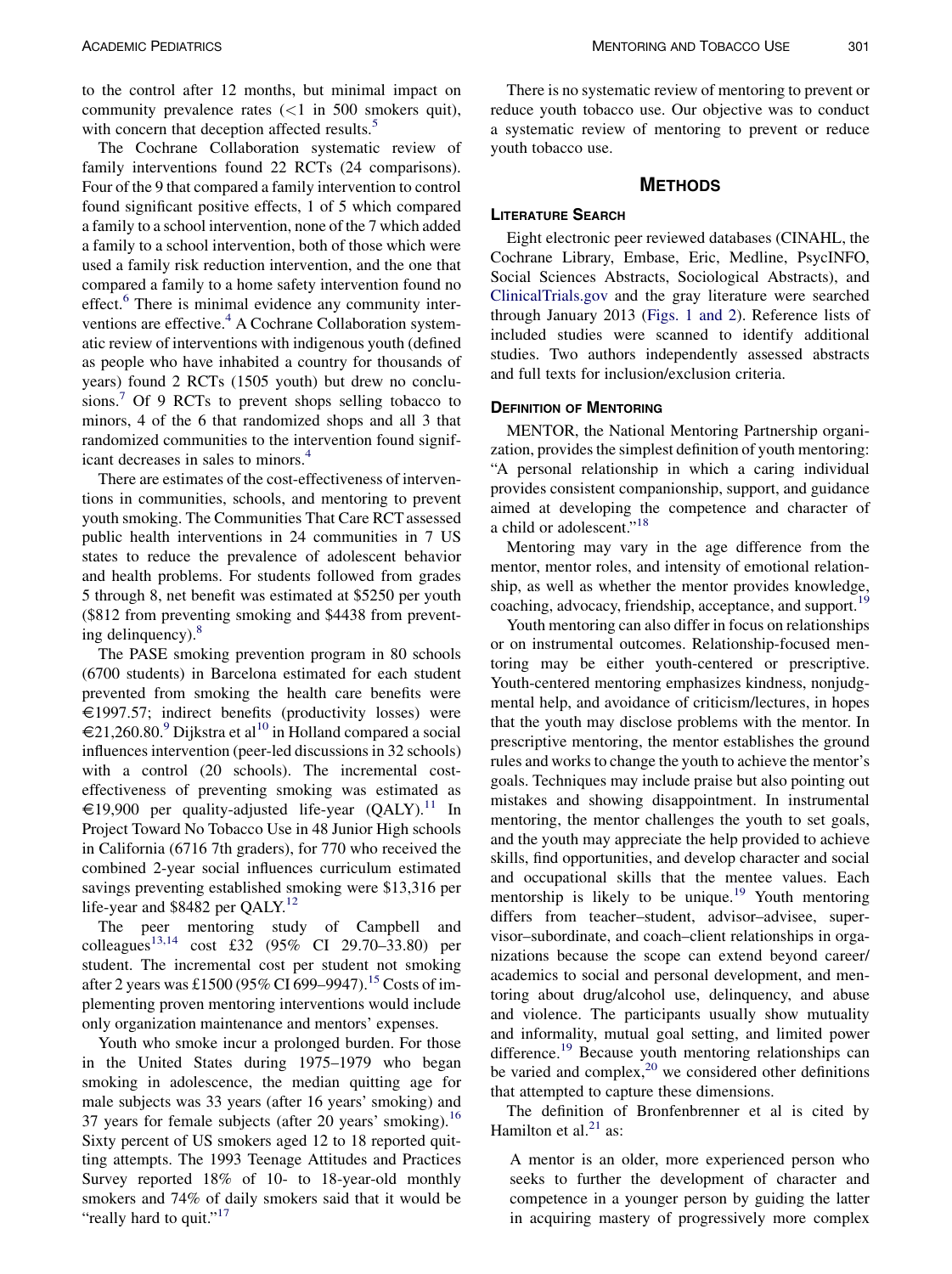<span id="page-2-0"></span>**Electronic searches 1.Electronic Bibliographic Databases**: CINAHL (1982 to January 2013) Cochrane Central Register of Controlled Trials (CENTRAL) (January 2013) EMBASE (1980-to January 2013) ERIC (1965 to January 2013) MEDLINE (1950-to January 2013) PsycINFO (1806 to January 2013) Social Sciences Abstracts (1982 to January 2013) Sociological Abstracts (1980 to January 2013) **2.Electronic Gray Literature Databases:** Campbell Collaboration http://www.campbellcollaboration.org/ECG/index.asp Clinical Trials.gov http://www.clinicaltrials.gov/ Current Controlled Trials *meta*Register of Controlled Trials (*m*RCT) www.controlled-trials.com/mrct/ Canadian Research Index (Microlog) Dissertation Abstracts (ProQuest) EDResearch Online (Education Research Database)http://cunningham.acer.edu.au/dbtw-wpd/sample/edresearch.htm EPPI Centre Database of Health Promotion Research (BiblioMap) http://eppi.ioe.ac.uk/webdatabases/Intro.aspx?ID=7 Health Promotion and Education Database (National Center for Chronic Disease Prevention and Health Promotion) http://www.cdc.gov/cdp/he.htm Health Technology Assessment (HTA) databasehttp://www.york.ac.uk/inst/crd/crddatabases.htm PapersFirst (OCLC) ProceedingsFirst (OCLC) All databases were searched from inception of each data base to present **3.Targeted Internet searching of organization websites including:** Australian Policy Online http://www.apo.org.au/ Big Brothers/Big Sisters http://www.bbbs.org/site/c.diJKKYPLJvH/b.1539751/k.BDB6/Home.htm Canadian and International Departments of Health Canadian Association for School Health http://www.schoolfile.com/CASH.htm GLOBALink http://www.globalink.org/ International Institute for Health Promotion http://www.american.edu/academic.depts/cas/health/iihp/ Peer Resources Network:http://www.peer.ca/mentor.html Youth Leadership Institute www.yli.org Young Women Leaders Program http://ywlp.virginia.edu/ World Health Organization http://www.who.int/en

### Figure 1. Literature search of databases.

skills and tasks in which the mentor is already proficient. The guidance is accomplished through demonstration, instruction, challenge, and encouragement on a more or less regular basis over an extended period of time. In the course of this process, the mentor and young person develop a special bond of mutual commitment. In addition, the young person's relationship to the mentor takes on an emotional character of respect, loyalty and identification.<sup>[21](#page-7-0)</sup>

The definition of Eby et al is as follows:

A sustained relationship between a caring, supportive adult and youth. . . . In this relationship the adult provides ongoing guidance, instruction, and encouragement aimed at developing the competence and character of the protégé. Over the course of their time together, the mentor and protégé often develop a special bond of mutual commitment, respect, identification, and loyalty which facilitates the youth's transition into adulthood. . . . A mentor provides guidance and support in various areas of life such as academics, careerplanning, and decision-making, and social interactions. Interactions between mentor and youth may revolve around leisure activities, academic assistance, and personal concerns (eg, peer relationships, parental relationships). Mentors can fulfill the role of teacher, role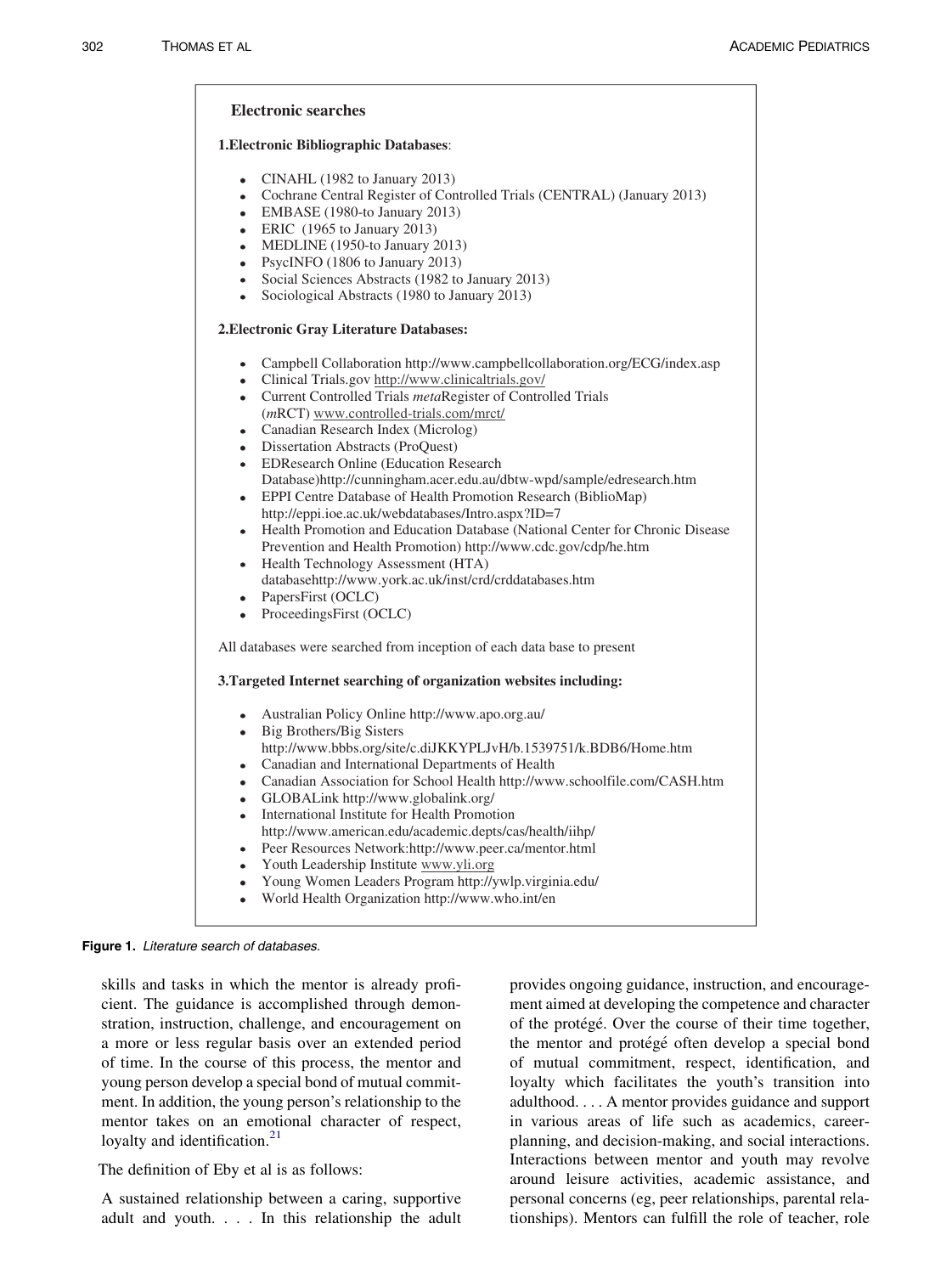| 3. exp smoking cessation/<br>4. Smoking/<br>5. (tobacco or smoking or smoke or cigar or cigars or cigarette* or snuff).ti,ab.<br>6.1 or 2 or 3 or 4 or 5<br>7. limit 6 to ("preschool child (2 to 5 years)" or "child (6 to 12 years)" or "adolescent (13<br>to $18$ years)")<br>8. exp Child/<br>9. exp Adolescent/<br>10. $8 \text{ or } 9$<br>11. 6 and 10<br>12. (child or children or adolescen* or teen or teens or teenager* or youth or<br>youths).ti,ab.<br>13, 6 and 12<br>14. 7 or 11 or 13<br>15. exp Mentors/<br>16. exp peer group/<br>17. (peer or mentor or mentors or mentoring or mentorship* or mentee or mentees or<br>protégé*).ti,ab.<br>18. (coach or coaches or coaching).ti,ab.<br>19. (adviser or advisers or advisor or advisors or advising) ti, ab.<br>20. 15 or 16 or 17 or 18 or 19<br>21, 14 and 20 | 1. exp Tobacco, Smokeless/ or exp Tobacco/ or exp "tobacco use disorder"/ or<br>"substance related disorders"/ |
|-------------------------------------------------------------------------------------------------------------------------------------------------------------------------------------------------------------------------------------------------------------------------------------------------------------------------------------------------------------------------------------------------------------------------------------------------------------------------------------------------------------------------------------------------------------------------------------------------------------------------------------------------------------------------------------------------------------------------------------------------------------------------------------------------------------------------------------|----------------------------------------------------------------------------------------------------------------|
|                                                                                                                                                                                                                                                                                                                                                                                                                                                                                                                                                                                                                                                                                                                                                                                                                                     | 2. exp "tobacco use cessation"/                                                                                |
|                                                                                                                                                                                                                                                                                                                                                                                                                                                                                                                                                                                                                                                                                                                                                                                                                                     |                                                                                                                |
|                                                                                                                                                                                                                                                                                                                                                                                                                                                                                                                                                                                                                                                                                                                                                                                                                                     |                                                                                                                |
|                                                                                                                                                                                                                                                                                                                                                                                                                                                                                                                                                                                                                                                                                                                                                                                                                                     |                                                                                                                |
|                                                                                                                                                                                                                                                                                                                                                                                                                                                                                                                                                                                                                                                                                                                                                                                                                                     |                                                                                                                |
|                                                                                                                                                                                                                                                                                                                                                                                                                                                                                                                                                                                                                                                                                                                                                                                                                                     |                                                                                                                |
|                                                                                                                                                                                                                                                                                                                                                                                                                                                                                                                                                                                                                                                                                                                                                                                                                                     |                                                                                                                |
|                                                                                                                                                                                                                                                                                                                                                                                                                                                                                                                                                                                                                                                                                                                                                                                                                                     |                                                                                                                |
|                                                                                                                                                                                                                                                                                                                                                                                                                                                                                                                                                                                                                                                                                                                                                                                                                                     |                                                                                                                |
|                                                                                                                                                                                                                                                                                                                                                                                                                                                                                                                                                                                                                                                                                                                                                                                                                                     |                                                                                                                |
|                                                                                                                                                                                                                                                                                                                                                                                                                                                                                                                                                                                                                                                                                                                                                                                                                                     |                                                                                                                |
|                                                                                                                                                                                                                                                                                                                                                                                                                                                                                                                                                                                                                                                                                                                                                                                                                                     |                                                                                                                |
|                                                                                                                                                                                                                                                                                                                                                                                                                                                                                                                                                                                                                                                                                                                                                                                                                                     |                                                                                                                |
|                                                                                                                                                                                                                                                                                                                                                                                                                                                                                                                                                                                                                                                                                                                                                                                                                                     |                                                                                                                |
|                                                                                                                                                                                                                                                                                                                                                                                                                                                                                                                                                                                                                                                                                                                                                                                                                                     |                                                                                                                |
|                                                                                                                                                                                                                                                                                                                                                                                                                                                                                                                                                                                                                                                                                                                                                                                                                                     |                                                                                                                |
|                                                                                                                                                                                                                                                                                                                                                                                                                                                                                                                                                                                                                                                                                                                                                                                                                                     |                                                                                                                |
|                                                                                                                                                                                                                                                                                                                                                                                                                                                                                                                                                                                                                                                                                                                                                                                                                                     |                                                                                                                |
|                                                                                                                                                                                                                                                                                                                                                                                                                                                                                                                                                                                                                                                                                                                                                                                                                                     |                                                                                                                |
|                                                                                                                                                                                                                                                                                                                                                                                                                                                                                                                                                                                                                                                                                                                                                                                                                                     |                                                                                                                |
|                                                                                                                                                                                                                                                                                                                                                                                                                                                                                                                                                                                                                                                                                                                                                                                                                                     |                                                                                                                |
|                                                                                                                                                                                                                                                                                                                                                                                                                                                                                                                                                                                                                                                                                                                                                                                                                                     |                                                                                                                |
|                                                                                                                                                                                                                                                                                                                                                                                                                                                                                                                                                                                                                                                                                                                                                                                                                                     |                                                                                                                |

Figure 2. Medline search strategy.

model, friend and ally, and in some cases serve as surrogate parents for youth. ...Youth mentors can provide both emotional and instrumental support in an effort to help youth effectively navigate through predictable yet difficult developmental transitions.<sup>[19](#page-7-0)</sup>

We found these 2 definitions as too prescriptive for a systematic review, as they could exclude mentoring interventions of interest. Instead, we used the MENTOR organization definition, which we operationalized as part of our search terms resulting in the following key concepts for our literature search: children (age 6 to 12) or adolescents (age 13 to 18), mentor (peer or adult), relationship (consistent, companionship, support and guidance), and tobacco outcome data.

We planned separate analyses for RCTs that compared an intervention to a control group and those that compared 2 interventions. Because studies of tobacco use by children and adolescents have varying outcome measures (monthly, weekly, or daily frequency; number of cigarettes smoked per period; or an index) we planned to meta-analyze RCTs if participants, interventions, and outcome measures were sufficiently similar to make pooling appropriate, and if heterogeneity as measured by  $\hat{I}^2$  was <50%. If comparable outcome measures were not used, we planned to dichotomize baseline never-users into never/began to use, and smokers into declined/unchanged or increased. We planned to explore clinical heterogeneity (differences in participants, interventions, and outcomes) and methodological heterogeneity (study design and risk of bias) if there were sufficient studies.

### **STUDY APPRAISAL AND SYNTHESIS METHODS**

Two reviewers independently assessed each study. Studies were included if they were RCTs, included children or adolescents, employed mentoring (consistent companionship, support, guidance to develop youth competence and character), and reported tobacco use.

Studies were excluded if they were counseling, or interventions to improve parent–child relationships. Two reviewers independently evaluated abstracts and full-text studies for inclusion. Disagreements were resolved through consensus. Two authors independently extracted data (using longest follow-up) and assessed study risk of bias using *Cochrane Handbook* criteria.<sup>[22](#page-7-0)</sup> In cases of uncertainty, we contacted study authors for clarification. No review protocol was registered.

### **RESULTS** RESULTS

We assessed 4227 abstracts and 359 full-text articles, and included 4 RCTs [\(Fig. 3\)](#page-4-0).

### **DESCRIPTION OF INCLUDED RCTS**

Albrecht et al<sup>23</sup> randomized 143 pregnant smoking adolescents to either the Teen FreshStart program (8 weeks' cognitive behavioral therapy to promote/maintain smoking abstinence, delivered by doctors or nurse practitioners), or the Teen FreshStart Plus Buddy program (participants brought a nonsmoking peer to "reinforce smoking cessation strategies and provide social support throughout the study"), or the control group (educational materials on smoking in pregnancy). Bartle-Haring et al<sup>[24](#page-7-0)</sup> randomly assigned 90 homeless youth in a US city (of whom 29 were 14 to 18) either to substance abuse treatment plus mentoring or to substance abuse treatment for 6 months. The mentors were asked to help the youth set goals; access Medicaid, housing, and food resources; identify rewarding recreational activities and alternative support systems; and then transition to alternative support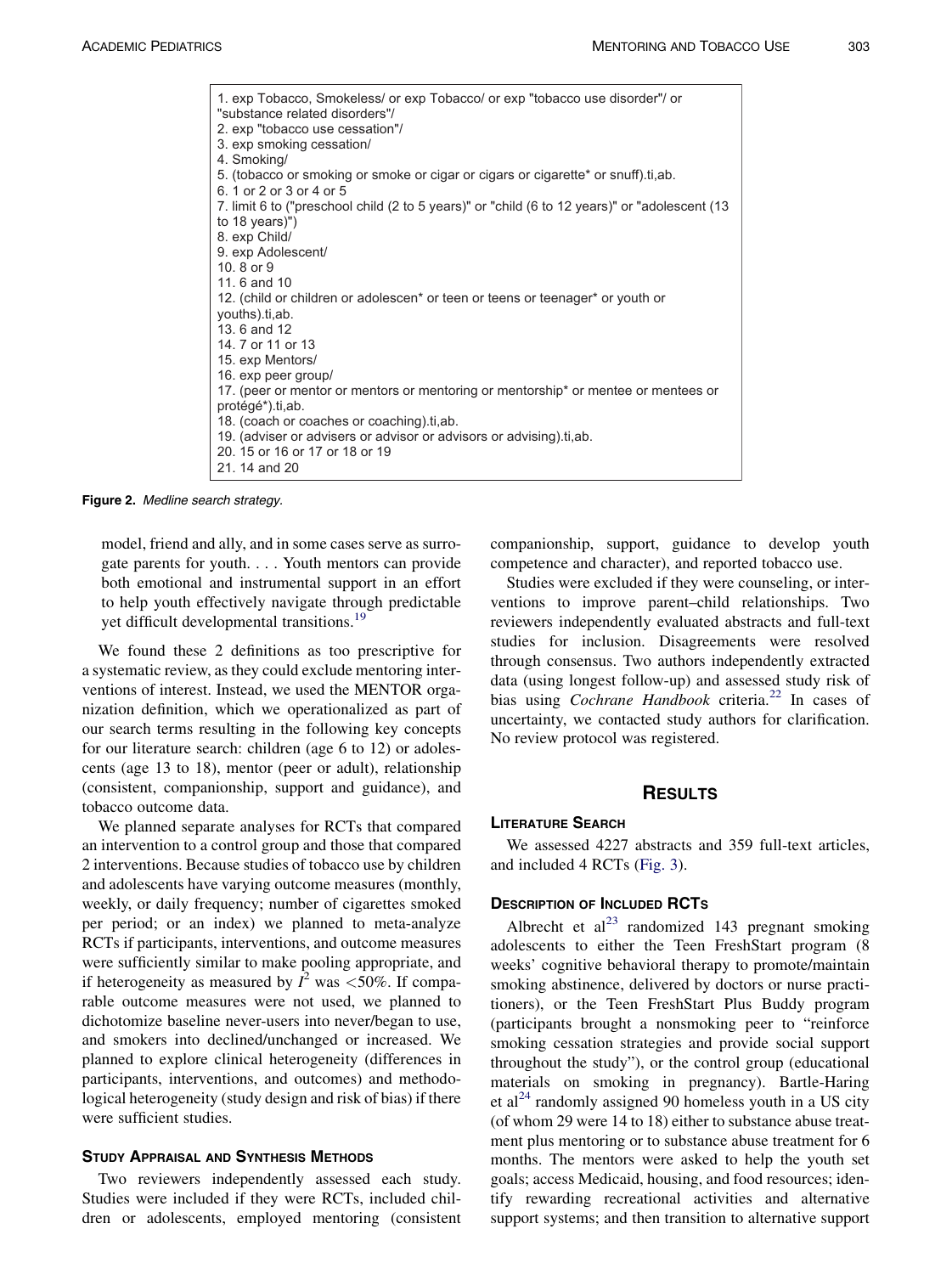<span id="page-4-0"></span>

Figure 3. Flow diagram of studies.

systems. Bodin et al<sup>[25](#page-7-0)</sup> randomized 128 14-year-olds in 28 schools in suburban Stockholm, Gothenburg, and Malmö to either mentoring by the MENTOR Foundation (pairs chose their own activities) or to the control group (research staff called 6 times a year about the "frequency and perceived quality of contacts with nonparental adults"). The MENTOR Foundation's purpose is health promotion/drug abuse prevention among young people. Campbell and colleagues, in a cluster randomized controlled trial (C-RCT), randomized schools in England and Wales either to "normal smoking education" (29 schools, 5562 students), or "normal smoking education" plus the 10 week ASSIST peer mentoring (30 schools, 5481 pupils). Students nominated 17.5% of their peers as "respected," "looked up to," and "good leaders in sports and other group activities," and these "influential peers" were trained to "use informal contacts with peers in their school year group to encourage them not to smoke" ([Table 1\)](#page-5-0). $^{13,14}$  $^{13,14}$  $^{13,14}$ 

The studies of Bodin et al and Campbell and colleagues were rated low risk for random sequence generation.<sup>[13,14,25](#page-7-0)</sup> Only the study of Campbell and colleagues $13,14$  was rated low risk on allocation concealment. No study described blinding, and all were rated unclear. No study made a differential analysis of attrition (Bartle-Haring et  $al<sup>24</sup>$  $al<sup>24</sup>$  $al<sup>24</sup>$ was rated high risk and the other 3 as unclear risk). All studies were assessed as low risk for selective reporting and other biases ([Fig. 4](#page-6-0)).

Albrecht et al, $^{23}$  $^{23}$  $^{23}$  at 8 weeks and 1 year after randomization, found no significant differences between the Teen FreshStart, the Teen FreshStart Plus Buddy, and the control groups. Bartle-Haring et  $al^{24}$  $al^{24}$  $al^{24}$  found no difference either for the whole sample or the subgroup of 29 14- to 18-year-olds. Bodin et al<sup>[25](#page-7-0)</sup> found no significant differences (OR 1.74, 95% CI 0.71–4.24;  $P = .22$ ) of being a "tobacco user" (not further defined) for the intervention compared to the control group at the 12-month follow-up. Campbell and colleagues<sup>[13,14](#page-7-0)</sup> found a significant difference at the 1-year follow-up (OR 0.77, 95% CI 0.59–0.99) of smoking in the intervention compared to the control group, no significant difference at the 2-year follow up (OR 0.85, 95% CI 0.72–1.01); and a significant result for a 3-tier multilevel model with data from all 3 follow-ups (OR 0.78, 95% CI 0.64–0.96) [\(Table 1](#page-5-0)).

Three studies were underpowered.<sup>[23](#page-7-0)-25</sup> Albrecht et al<sup>23</sup> estimated 180 participants were required "to detect differences in proportions" (not further specified) with a power of 80% (no alpha level specified) and randomized 143. Bodin et al<sup>[25](#page-7-0)</sup> estimated 200 youth would provide power of 0.80 to detect a small effect size difference of 0.10 with an alpha of 0.05, and randomized 128. She commented post hoc that "the study was underpowered with a 60% chance of detecting a small effect size between groups." Bartle-Haring et  $al^{24}$  $al^{24}$  $al^{24}$  did not perform a power computation, but the 29 subjects in the 14- to 18-year-old group are too few to draw conclusions. Campbell and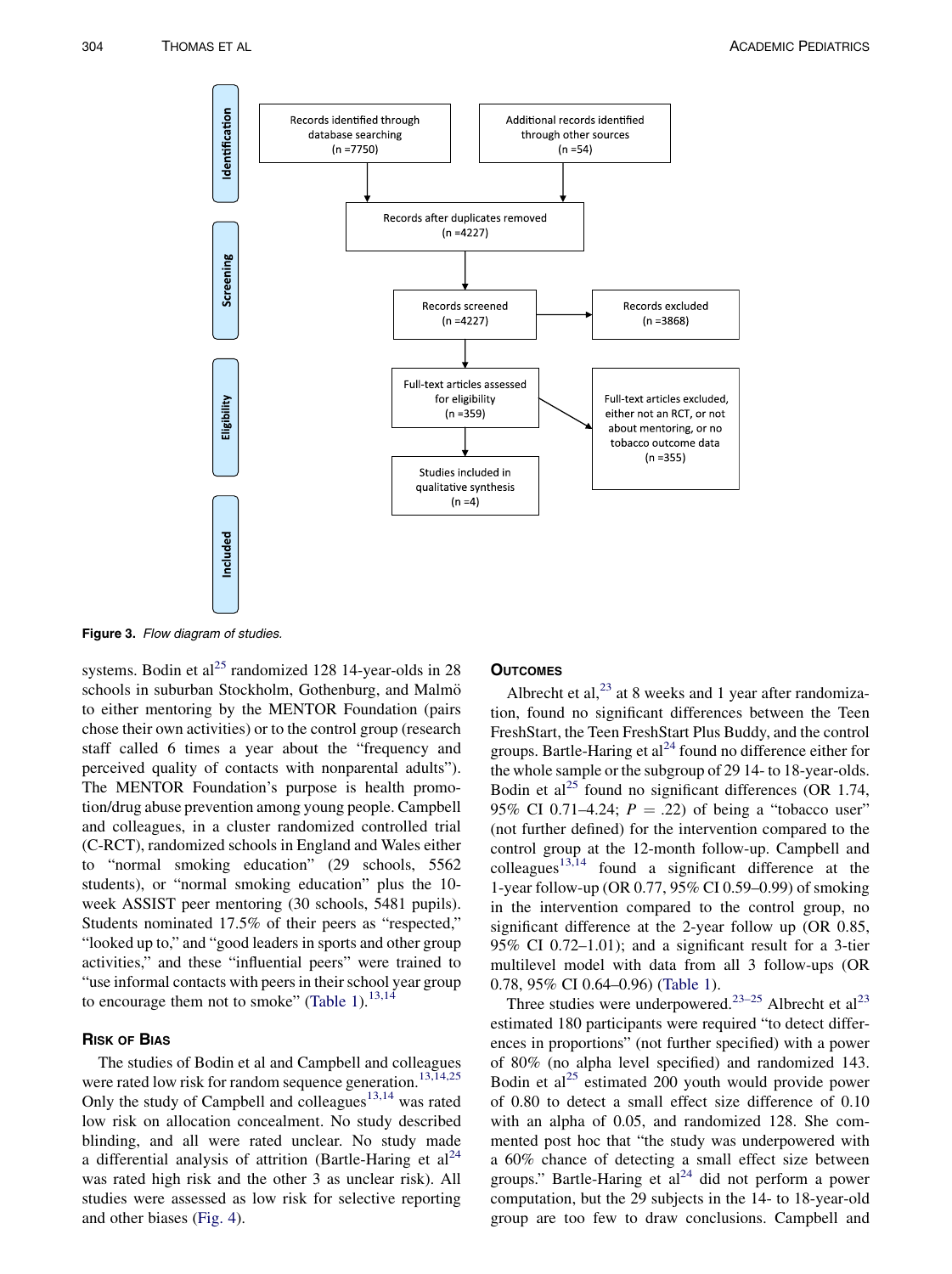<span id="page-5-0"></span>

| Study                               | <b>Study Participants</b>                                                                                                                           | Duration and Follow-up                                                                                                        | <b>Intervention Elements</b>                                                                                                                                                                                                                                                                                                                                                                                                                                                      | Outcomes of Interest                                                                                            | Results: Intervention(s) Versus<br>Control                                                                                                                                                                                                                                                                                                                |
|-------------------------------------|-----------------------------------------------------------------------------------------------------------------------------------------------------|-------------------------------------------------------------------------------------------------------------------------------|-----------------------------------------------------------------------------------------------------------------------------------------------------------------------------------------------------------------------------------------------------------------------------------------------------------------------------------------------------------------------------------------------------------------------------------------------------------------------------------|-----------------------------------------------------------------------------------------------------------------|-----------------------------------------------------------------------------------------------------------------------------------------------------------------------------------------------------------------------------------------------------------------------------------------------------------------------------------------------------------|
| Albrecht <sup>23</sup><br>2006      | Pregnant smoking adolescents<br>aged 14 to 19 y (n = 143) in<br>5 hospital in 2 community<br>prenatal clinics in Pittsburgh.                        | Total study duration 8 wk; follow-up<br>at 8 wk and 1 $v$                                                                     | Intervention 1: Teen FreshStart:<br>cognitive behavioral therapy<br>group program with information<br>on smoking in pregnancy<br>delivered by nurse practitioners<br>and PhD nurses. Intervention 2:<br>Teen FreshStart Plus Buddy:<br>participants brought<br>a nonsmoking peer with them to<br>the program to reinforce smoking<br>cessation strategies and provide<br>social support. Control: usual<br>care: provision of educational<br>materials on smoking in<br>pregnancy | Cigarettes per day (self-report);<br>smoking history questionnaire;<br>saliva cotinine level                    | Difference at 8 wk and 1 y between<br>intervention 1, intervention 2, and<br>control: no significant differences                                                                                                                                                                                                                                          |
| Bartle-Haring <sup>24</sup><br>2012 | Homeless adolescents ( $n = 90$ )<br>in a US city                                                                                                   | Total study duration 6 mo; 6-mo<br>evaluation at completion of<br>intervention                                                | Substance use treatment and<br>mentoring group: rapport<br>building and goal setting, social<br>stability, reinforcers (recreational<br>activities and support systems).<br>Substance use treatment only<br>group. No control group                                                                                                                                                                                                                                               | Tobacco use (tool not specified)                                                                                | E-mail from Dr Bartle-Haring<br>(January 15, 2012): results noted<br>for 28 youth at 6-mo evaluation:<br>"Number of mentoring sessions<br>nonsignificant in predicting the<br>variation in the slopes for drug<br>use, alcohol use, and tobacco<br>use age did not matter for<br>either the intercepts or slopes."                                        |
| Bodin <sup>25</sup> 2011            | Students (aged 14 y) from 28<br>schools with self-reported need<br>for additional adult contact in<br>Stockholm, Gothenburg, and<br>Malmö (n = 128) | Total study duration 12 mo;<br>average follow-up at completion<br>of intervention: intervention =<br>396 d, control $=$ 400 d | Intervention: mentoring organized<br>by Swedish branch of Mentoring<br>Foundation: pairs chose own<br>activities. Control: research staff<br>conducted 5-min phone calls 6<br>times over the course of a year to<br>ask about "frequency and<br>perceived quality of contacts with<br>nonparental adults"                                                                                                                                                                         | Tobacco use (tool not specified)                                                                                | 12-mo follow-up compared to<br>baseline: intervention compared<br>to control: tobacco user, OR<br>1.74, 95% CI 0.71-4.24, $P = .22$                                                                                                                                                                                                                       |
| Campbell <sup>13</sup><br>2008      | All students in Year 8 (12- to<br>13-year-olds) from 59 schools in<br>England and Wales. Intervention<br>$n = 5562$ ; control $n = 5481$            | Total study duration 10 wk;<br>follow-up at completion of<br>intervention, and at 1 y and 2 y                                 | Intervention: ASSIST Peer<br>Mentoring Intervention: using<br>trained peer-nominated Year 8<br>students to provide<br>encouragement not to smoke.<br>Control: usual smoking<br>education and policies for<br>tobacco control                                                                                                                                                                                                                                                      | Prevalence of smoking in the past<br>week (self-report). Some saliva<br>samples taken to assess<br>misreporting | Difference in smoking: intervention<br>compared to control: at 1-y<br>follow-up: significant difference<br>(OR 0.77, 95% CI 0.59-0.99);<br>at 2-y follow-up: no significant<br>difference (OR 0.85, 95%<br>CI 0.72-1.01). Using a 3-tier<br>multilevel model with data from all<br>3 follow-ups, significant<br>difference (OR 0.78, 95%<br>CI 0.64-0.96) |

305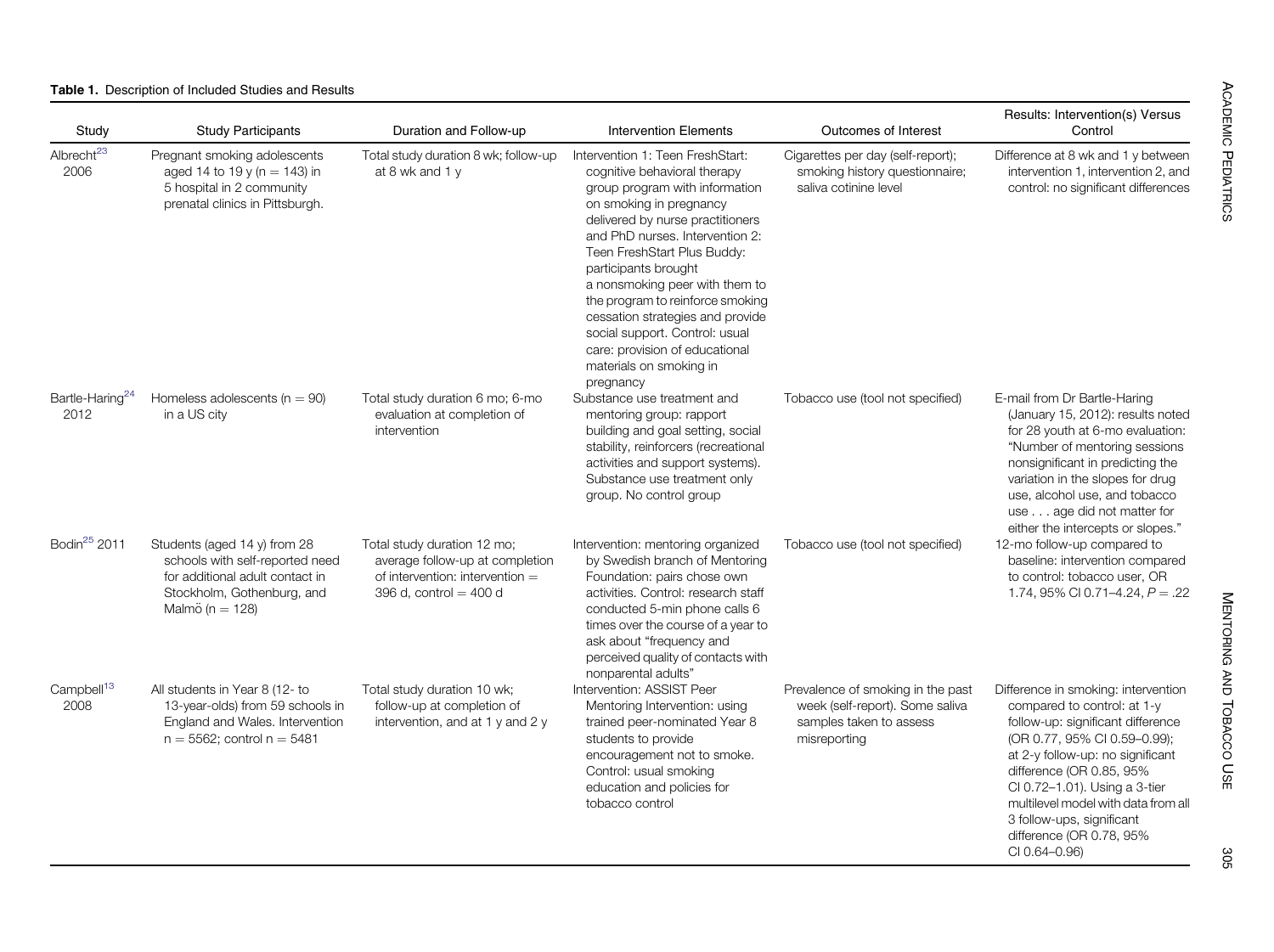<span id="page-6-0"></span>

Figure 4. Risk of bias for included studies.

colleagues<sup>[13,14](#page-7-0)</sup> estimated the study would have 80% power to detect a 4.3% difference in weekly smoking among all students, assuming control group prevalence at 12 months was 15%. With 33 schools per group, the study was powered to detect either a 7.5% or 8.5% difference, depending on loss to follow-up (10% or 15%, respectively), and although "only 59 of 66 schools agreed to randomisation . . . the average size of the year group was much larger than was anticipated."

We identified only 4 RCTs that tested mentoring to prevent or reduce tobacco use in children/adolescents, and only 1 reported a positive effect.

Mentors received training in 3 RCTs. In the study of Bartle-Haring et al, $^{24}$  $^{24}$  $^{24}$  the mentors received 1 day of training and a structured plan. In the study of Bodin et al,  $2^{\overline{5}}$  the mentors received 2 days of training about mentoring principles (empathy, responsiveness, building trust, respect for youth values, active listening, openended questioning, goal setting, teenager characteristics) and suggestions for activities, and meetings with parents and mentees. In the study of Campbell and  $\text{colleagues},^{13,14}$  $\text{colleagues},^{13,14}$  $\text{colleagues},^{13,14}$  peer mentors received 2 days of instruction about smoking, communication skills (verbal and nonverbal communication, listening skills, expressing feelings and ideas, group work, team building, cooperation and negotiation, and empathy and sensitivity to others), and personal development (confidence, self-esteem, assertiveness, decision making, prioritizing,

attitudes to risk taking, exploration of personal values, and problem solving).

Limitations of the studies are the failure to achieve desired sample sizes (3 of the included RCTs were underpowered), randomize using strong methods (only Bodin et al<sup>[25](#page-7-0)</sup> and Campbell and colleagues<sup>[13,14](#page-7-0)</sup> described a strong method), conceal allocation (only Campbell and  $\text{colleagues}^{13,14}$  $\text{colleagues}^{13,14}$  $\text{colleagues}^{13,14}$  concealed allocation), and perform attrition analyses to ensure there are no differential losses from intervention and control groups (no study performed an attrition analysis). However, none selectively reported study results. The adequacy of mentor training was not measured, and mentors and mentees were not debriefed to discover what worked well during mentoring sessions. Campbell and colleagues noted the peer facilitators talked mostly with their friends and other peer facilitators and focused their activity toward the beginning of the intervention.

For the future of mentoring, one issue is whether there are enough mentors to make mentoring feasible. In a US Midwestern city, 770 first-year high schoolers were surveyed regarding their mentoring relationships. Of those who reported having a mentor, 36% stated their mentors were extended family members, 10% reported mentors from organizations, and 7% identified a godparent as a significant mentor. $26$  A 1998 national US telephone survey found that a third of US adults considered that they had mentored a youth. $27$ 

A second issue is whether adolescents are receptive to mentoring. When 965 adolescents in 4 US cities were asked about quitting smoking, 86% of nonsmokers and 33% of smokers agreed very strongly/strongly that it would be helpful to talk to a trusted adult or adolescent about quitting. $^{28}$  $^{28}$  $^{28}$ 

A third issue is the focus of the mentoring relationship in regard to tobacco. A study of 1689 Ontario grade 8 students found 93% of male and 84% of female smokers said their best friend had tried smoking, and 72% male and 83% female smokers had "many" best friends who smoked.<sup>[29](#page-7-0)</sup> However, 69% of male and 61% of female nonsmokers said their best friend had not tried smoking, and only 14% male and 20% female nonsmokers had many best friends who smoked.<sup>[29](#page-7-0)</sup> A study of 353 junior high school students in Wisconsin found 15% of the sample comprised 56% of the smokers, and smoking behavior was the best discriminator of which of 4 social groups in the school the students affiliated with.<sup>[30](#page-7-0)</sup> A feasible goal for mentors is reflecting on peer influences and with which social groups the mentee associates.

A fourth issue is how large an effect can be expected from mentoring. A systematic review identified 55 mentoring programs for youth during  $1970-1998$ .<sup>[31](#page-7-0)</sup> The average standardized (fixed effects) effect size was  $d = 0.14$ (95% CI 0.10–0.18) and random effects,  $d = 0.18$  (95%) CI 0.11–0.25). When 48 moderators were tested, effect sizes (fixed effects) were significantly larger for studies with ongoing training of mentors, monitoring of implementation, mentor from a profession, structured activities for mentors (all  $P < .05$ ), parental support, fewer than 65